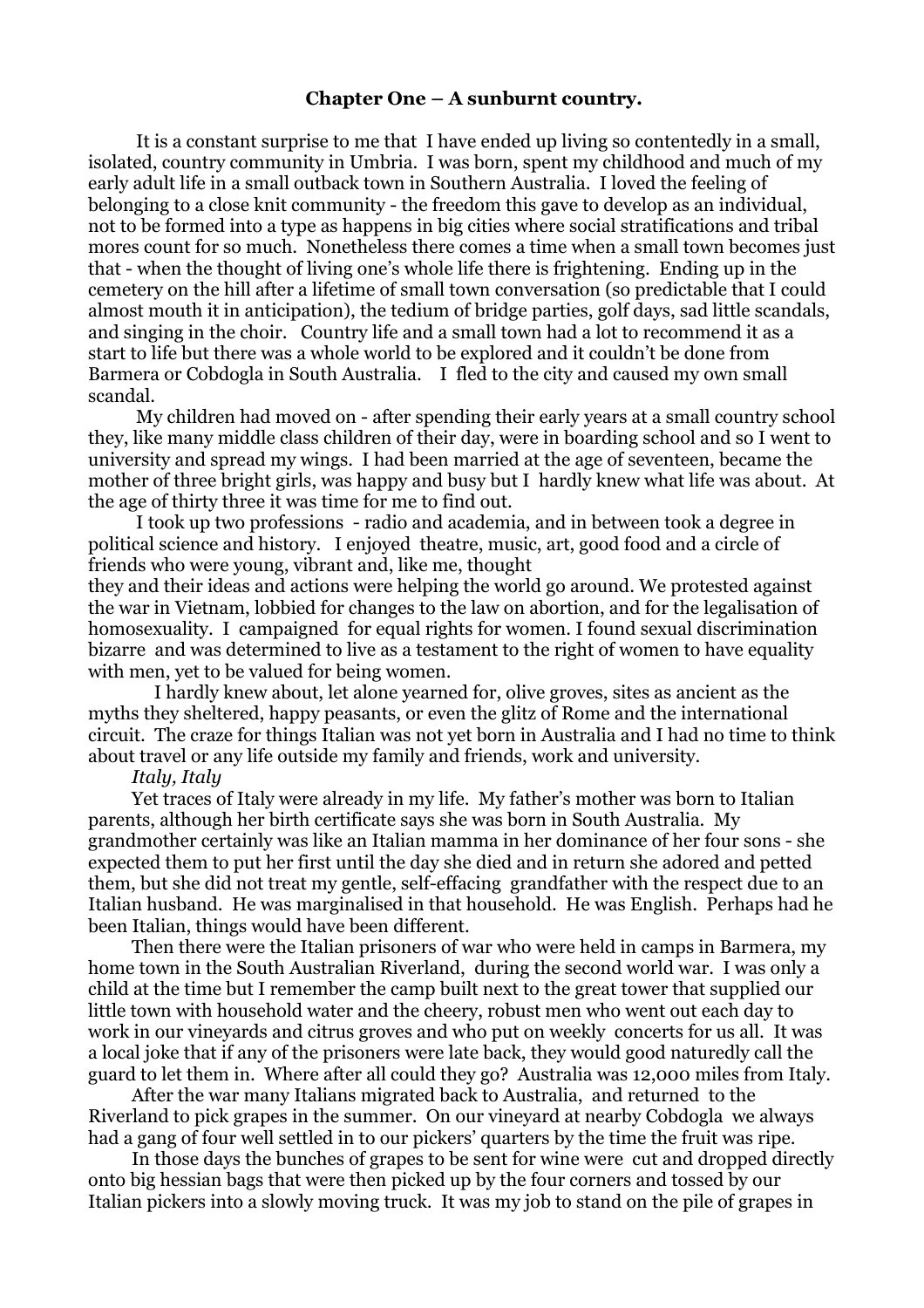the back of the truck, catch the end of each bag, twist it so that the grapes fell into the existing pile, and twitch the empty bag through to the next unpicked row.

 In the tea breaks that refreshed us we Australians drank tea and ate cake, the Italians drank water and wine and ate fresh grapes.

These Italians first introduced me to the Italian diet.

Of course, they had no decent olive oil - it was for medicinal use only in Australia in those days - but on the day they moved into the pickers' quarters they planted tomato and basil plants. Each day they cooked and ate great pans of pasta and even made their own bread. They were generous in their habits - asked me only to shop for the best meat available for their pasta sauces and invited us often to join them in their meals. They made their daily salads from the ubiquitous Great Lakes lettuce that we all grew and added the wild herbs that we scorned and eradicated but that they would leap upon and add to their salad bowls for flavor. They ate huge quantities of fresh fruit, but as we did too, that seemed unremarkable.

One of them married a friend of ours, and although many of her neighbors privately believed she had "married beneath her" - Giovanni, or Jack as he was soon known, became one of our most beloved companions.

He would make a dramatic entrance wrapped in a black cloak that he favored, wearing a pair of wellington boots that later tragically caused his death when he fell overboard from a boat into the deep lake. Under each arm he bore a bottle of his home made red wine which we named "Guidi 90".

"For you" he would declaim with a flourish and hand over the bottles that we gingerly placed in a cupboard and took outside when he had gone because of their propensity to explode and stain all adjacent carpets and furniture a deep blood red. He would "forage" a large sweet watermelon from the Greeks who lived nearby and put it to one side for afters before cooking up great pans of pasta that tasted nothing like the miserable tins of Heinz spaghetti that, until then, were all we knew of pasta. Most of our neighbors despised this "wog' food and muttered when Italian was spoken publicly "Why don't they learn to speak English?" Fraternisation forty years ago was not encouraged.

Recently I watched a video of a television series made in Australia about Italian migrants and their wonderful influence on Australian food. The programs were filmed in Mildura - an outback town where the Murray River runs wide and deep and the desert blooms with vineyards, fruit

and citrus groves and vegetable crops. Comfortable houses and an abundance of homemade produce illustrate the ease with which Italians from poor regions of Italy have made a good life for themselves in this truly outback river town. I like the idea that the formerly despised "wog food" should now be elevated to the chic and desirable. How things change.

### *The river, the lake*

The scenes of the muddy, slow-moving river, the great gum trees and the dusty horizon that surrounds the green oasis of the fruitgrowing centre of Mildura take me back to my Riverland. Barmera, the place where I was born, or my "paese" as one's birthplace is called in Italy. That strange strip of irrigated abundance in the middle of the harsh outback desert is a landscape that I have only seen duplicated in Egypt where the Nile nurtures green trees and crops cheek by jowl with great sandhills that sit on the edge of an infinity of desert. Only in the dry desert in Egypt have I felt again that bone-warming heat of a Riverland summer I miss it in the chill and cold of European winters, and I miss it also during the hesitant, humid, rheumatism- encouraging heat of European summers.

As a child and young woman I loved the wide, brown rambling river Murray, the calm expanse of the adjoining Lake Bonney that was to us just a large swimming hole, the great river gums, and the robust Australian sun that shone down on a quiet unruffled neverending summer day. Immersed in this imagery I remember the day I burnt down a gum tree.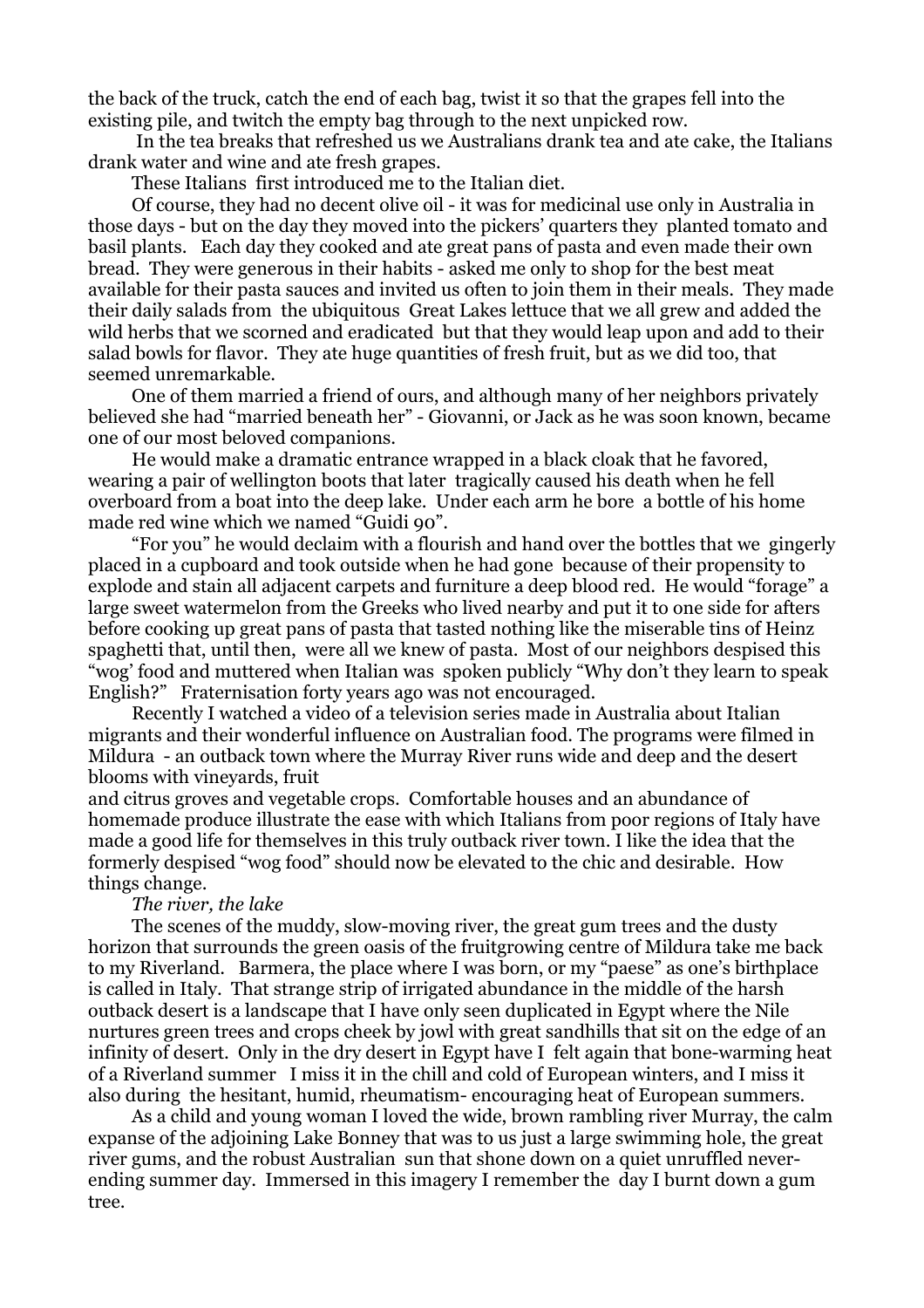I was about 10 years old.

Barmera was surrounded on three sides by endless saltbush and mallee plains but blessed on the other by Lake Bonney - later to become famous when Donald Campbell attempted the world water speed record there. The nearby River, one of whose tributaries fed the lake, provided water for the irrigated fruit "blocks" set up after two world wars to provide a livelihood for returned soldiers and their families. So, although we lived in an arid desert with its dry heat and constant climate, our little settlement was a flourishing oasis and we enjoyed literally the best of the fruits of the earth.

In retrospect it was an ideal childhood. In those days we had no fear of lurkers and lechers and our parents were not concerned when we took off on our hikes with a sausage or two, a few potatoes, some bread and butter and a bunch of grapes or a handful of vivid orange mandarins to wander and swim and make up adventures to pass the long summer days. They confidently expected that we would come home safe and sound. Perhaps they were foolish, but I can't recall any event that caused them to regret their carelessness. My brother and I would often spend the long summer days exploring the bush around the lake.

Summer in outback Australia is unremittingly harsh but it can also be magical. Our summers were enhanced by the lake that wafted the damp, muddy scent of fresh water through the still air, this stillness broken only by the warbling of magpies and the swishing of gum leaves in random breezes.

One summer morning my younger brother and I set out on such a day long hike. We packed a few potatoes and a couple of sausages intending to cook them over coals from the little fire we would make of sticks and leaves while we swam and played in the cool water.

After walking for several miles, we passed our time exploring a small creek that entered the lake through a tunnel of gum trees, low growing mallee bushes and wild tobacco plants. These came from an illconceived government scheme to establish a tobacco plantation to provide a livelihood for the new settlers when they first came to this land. The scheme failed, but the plant survived and grew willowy among the more robust and gnarled bushes and the pretty little yellow flowers were a welcome diversion to the eye so surrounded with grey and ochre.

The mallee bush was native to the zone and covered large swathes of the arid country that surrounded us for miles in every direction. As schoolchildren we all, at one time or another, had come to grief on mallee root. Smoking cigarettes in those days was considered a glamorous sign of sophistication and adulthood. All the film stars did it. Unable to buy or filch real cigarettes each aspiring smoker among us would fall into the trap of thinking that the porous mallee root would provide the same deep satisfaction as a Craven A.

The ritual introduction to smoking was always a surreptitious event. I remember how my group excitedly passed the grey twigs among us, how we lit the end of our twig, puffed and began to ponce around, highly pleased with ourselves. But not for long. The mallee root sent off a peculiarly obnoxious odor and one by one as we inhaled and tried to look nonchalant we were driven to discard our "cigarette" and slip behind a bush to be quietly sick. When we arrived home, our parents said not a word, but one look at our grey and drawn faces must have left them in no doubt as to what we'd been up to that day. I never smoked again.

My brother and I both swam well, even at a very young age. I can't remember having swimming lessons but I remember that we all jumped without fear off the deep end of the big, wooden jetty that thrust out into the water and we seem to have been born with the ability to paddle and kick our way back to shore before taking another run and another jump.

The river was something else. That, we were warned, was treacherous. Sandbanks that gently sloped could suddenly disappear and deep currents and thick muddy water posed dangers best avoided. The river was for fishing with parents in close proximity and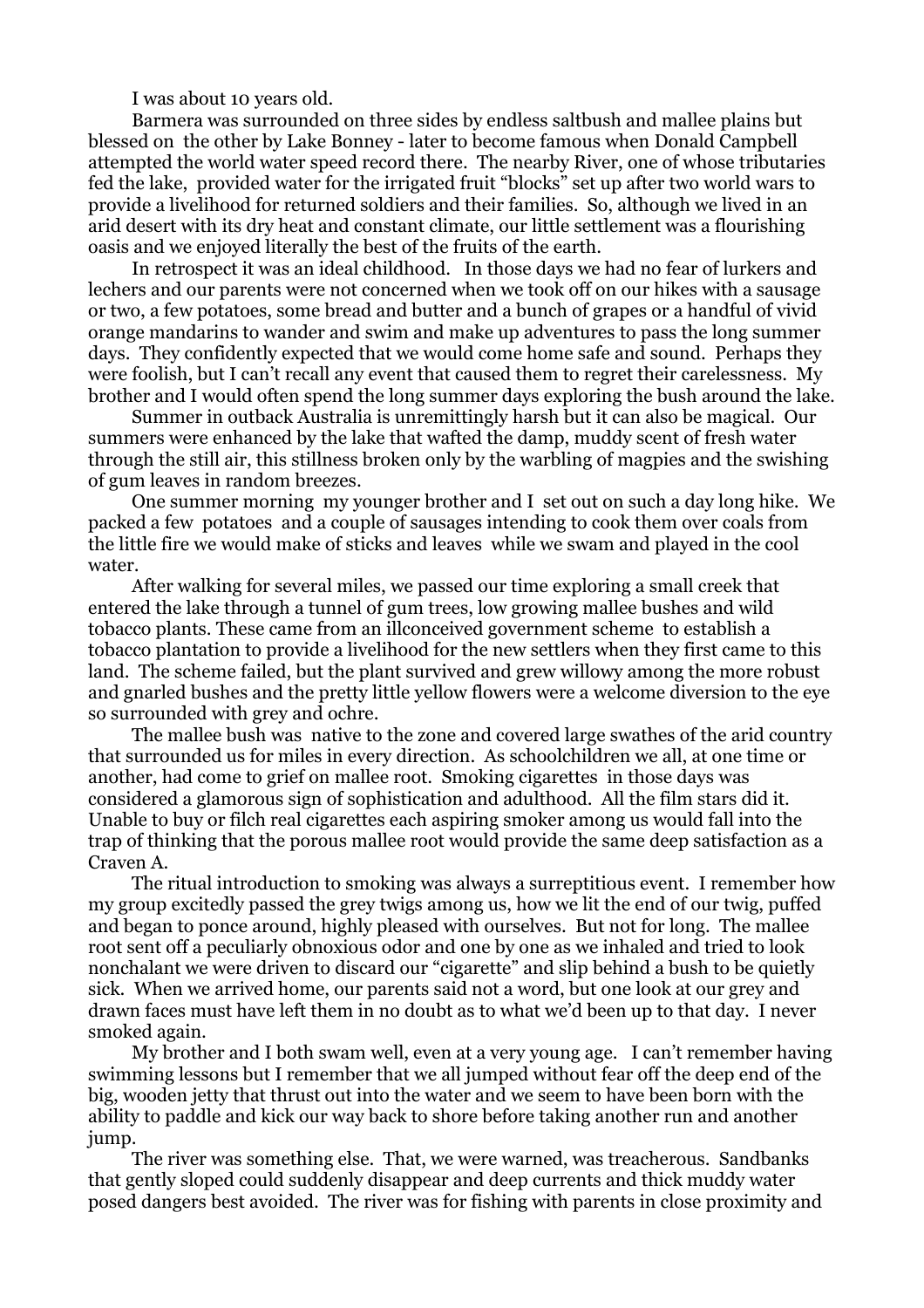supervision at a maximum. The lake on the other hand had clean sandy beaches, large gum trees to give shade, sloping banks that never betrayed one's confidence and water that was welcoming and cool. We took boats out into its deep water, we swam from the shore and jumped from the jetty and played around submerged trunks of trees and wallowed in the water like porpoises.

Many years later when highways linked this isolated paradise to the outside, its population expanded, tourists came, yachts and speedboats and clubhouses became ubiquitous and fashionable. The trees were cut down, lawns were planted and regattas were held. As the town grew to accommodate more people, the sewage outlets were put under pressure and the lake water became polluted at the edges. The carefree bathing we had enjoyed was no longer possible.

Occasionally on our childhood hikes we would come across an old majestic gum that had seen its day. The trunk would stand but the leaves were gone and only the roots, held tightly in the heavy clay, would prevent the collapse of the old tree. One such trunk was standing where we intended

to cook our sausages that day and because it had a large recess in it with a sandy floor at a height that seemed to make a natural fireplace, we decided to make our small fire within it. We gathered sticks and leaves, using the greaseproof paper in which we had wrapped our sausages as a touch light, and soon had a nice blaze.

It was only a little fire - we had no wish to make a spectacular event of this every day operation. For our purpose we wanted coals, not flame. We cooked our sausages until they were crisp and juicy, then put the potatoes in the

remaining damped down coals and went off to do a little more exploring.

 I don't remember any formal "bush lore" being given us, yet perhaps it must have been, as we knew such laws as "always look at the ground when you walk, particularly if you walk in grass", "don't swim for an hour after eating", "don't eat berries you don't recognise", "be home by late afternoon", "always have water on hand" , "always put a fire out after you've finished using it" and "don't enter the river without an adult being present" and we observed them faithfully. This took care of snakes, poison berries, deep treacherous water, cramp when swimming, and we thought, bushfires. These were the hazards of those days.

In due course we scratched our blackened steaming potatoes from the coals and enjoyed the sweet, floury flesh, burning our mouths in our eagerness to finish them. Prudently we covered the now quiescent coals with a layer of sand. Content with our day and its little adventures, we set off for home, the cool lake on one side and the fierce, desolate saltbush and mallee plain on the other.

Before the irrigation schemes were established this plain was the only means of livelihood for pioneering settlers. Initially pastoralists had run sheep on vast holdings leased for their cover of saltbush and blue bush. The pastoralists were badly named as they never invested in pasture for their animals, only allowed them to eat out what existed, and were responsible for the degradation that followed . Later, wheat farmers ( known as "poor Mallee wheat cockies") owned or leased great expanses of sandy, mallee covered land, cleared it with huge effort and then suffered the hard labour of sowing grain and the excruciating disappointment when the crop seldom came to maturity and was either shrivelled at birth by hot, dry winds and cutting sandstorms or strangled in mid growth when the rains that were hoped and prayed for never came. Those who prudently sowed naturally regenerating pasture were also able to keep flocks of sheep that saw them through when the grain crops failed, but often the price of wool dropped, mutton was never more than cheap, and eventually a real drought would strike and the sheep had to be sold. They couldn't win.

Our town was a verdant contrast to this and the vineyards, citrus groves and vegetable crops established under a War Service Settlement Scheme did provide an economic base for families who, buttressed by the security of reticulated water, brought a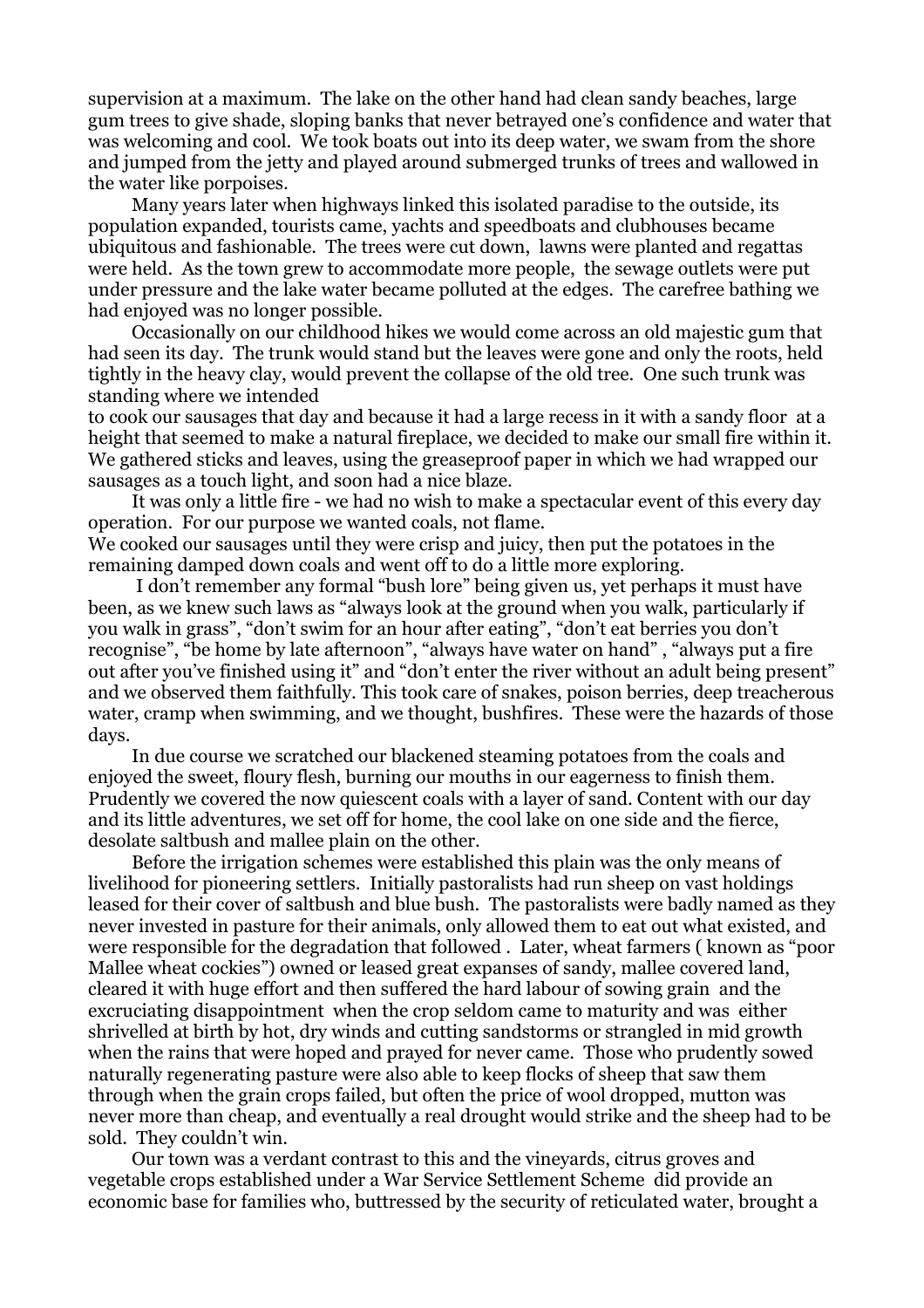new life and vigor to the isolated farming communities.

We were all migrants - but our ethnic roots had long been wiped out by several past generations of Australian nationality. We were dinkum Aussies. Our parents all shared the experience of being "in the war", we grew up together, shared the isolation of a little town miles from anywhere, were

dependent upon each other for the form our community took and how we coped when trouble struck. We all knew each other and each other's strengths and weaknesses. Even today these links return with the force of tribal recognition when names are mentioned in conversations or old memories are rustled over. I still have somewhere some old photographs taken of the daily arrival of the ice truck in the main street of our town that show women, men and children in loose cotton clothes and sandals, each with a small handcart, chatting companionably away while the blocks of ice are bought and distributed to be taken home and used in the ice chests and cool safes in which we kept our butter and meat and milk.

Everybody grew grapes. This was before grapes equalled only wine - in our day grapes also equalled dried fruit and our region was famous for the quality of its golden sultanas, sugar rich raisins, fat black currants and astringent and delicious dried apricots. We also grew acres of oranges and grapefruit that were liquid sunshine. The juice always dripped down our chins as we ate our daily intake. Most of us grew peas, tomatoes and pumpkins as annual crops and we all had the freshest of fruit and vegetables in abundance.

In those far-off days there was little in the way of sophisticated entertainment but we seemed to lack nothing of importance. Electricity was provided by a pumping station on the lake. It generated enough current for the town proper and if we didn't have refrigerators, we did have radios and could listen to the soap operas and quizzes of the day. Hagen's Circus, Missus 'Obbs, Doctor Mac, the test cricket heard during the night as it was beamed from far off England, Jack Davey and his quick wit - all booming out of our large ornate radio sets. We children were all members of the Argonauts club - the Australian Broadcasting Commission's contribution to our childish activities. I was Silvanus 45 - and never missed a broadcast, nor an episode of "The Search for the Golden Boomerang" which was the nearest any of us got to the aborigines who had formerly been the occupants of the land and the lake.

We had a good school where we were taught until we were 12 years old and after this we were sent in busses to a high school a few miles away, a very good hospital where most of us were born, and a "picture theatre" that showed matinees every Saturday afternoon and general films in the evening. In the evenings, of course, we sat with our parents in the dress circle, not in the "spits" that cost sixpence a seat and from where we roared and cheered our matinee idols on in their swashbuckling adventures. I saw most of the great Hollywood films in this picture theatre and remember them well.

#### *Books, books, books*

We also had a library in the cellar of the community hotel. My mother was librarian there for some time and I made good use of its eclectic resource. George Bernard Shaw was my first introduction at about the age of 13 to intellectual argument and I took to him like a duck to water. But Frances Parkinson Keyes and Howard Spring, Graham Greene and Evelyn Waugh also filled my reading hours as did Agatha Christie, Ngaio Marsh and Anne of Green Gables and Seven Little Australians. The world of books, - travellers' tales, biographies, letters, memoirs, thrillers, ideas and theories, classics, writers from Eastern Europe, Asia, America, migrants, expatriates, nomads

and stay-at-homes, - the unfolding of the lives and stories and the knowledge I gained entranced me and continues to do so.

 Books were and are my defence against the world. I retreat to books when things get too tough or too boring, when I want to find out about people or the world, and with great pleasure when I find an author who writes with elegance and skill. When I can't sleep at night, the insomnia is sweetened by the opportunity to read more of the books that sit by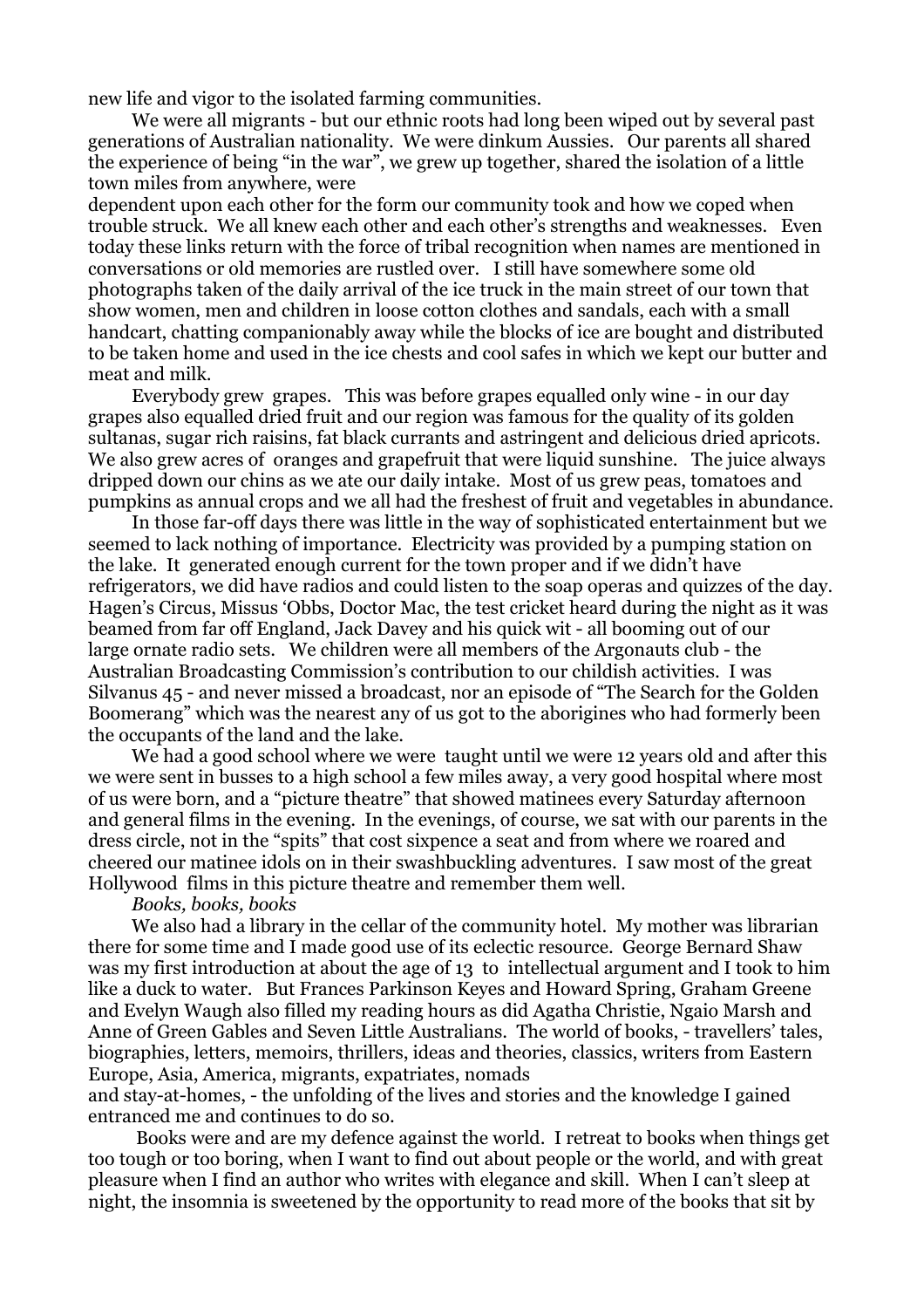my bedside.

I learned to read when I was three years old and can't imagine life without a book in my pocket or handbag, by my bed, or on a table nearby. I never went sailing or boating without a book, never travel without more books than knickers, and can't learn a language unless I see the words written down. When all our belongings were stolen from our house I grieved more for my lost books than anything else, and now that many have been replaced I dread their loss when friends forget to return borrowings and I take elaborately neurotic evasive action when asked to lend.

Not returning a book diminishes the borrower. Two authors who went down in my estimation were Bruce Chatwin who borrowed a book from Robyn Davidson and deliberately went off with it, and Vladimir Nabokov who took offence and walked out of a house he was to rent because the owner locked his study where he kept his precious books and asked Nabokov to respect his privacy.

Perhaps it was because most of our fathers were off fighting the second world war some in the Middle East and some (like my father) in New Guinea - that we had such freedom to roam. Our mothers were left with the responsibilities of their children, the shortages of food, petrol and clothes due

to rationing, the need to fill some of the jobs left vacant by absent men and even the regular task of plane spotting to keep them occupied in "war work". My mother used to set out when it was her shift to take up her post in a nearby house where, with a pair of binoculars, she was bound to rake the skies for enemy aircraft and telephone the nearby army headquarters when any appeared. None ever did. I suspect she also took a good book and spent the time pleasurably deep in the throes of the latest novel.

#### *The nearly bushfire*

My brother and I didn't think to tell of our novel fireplace when we returned from our hike on that long ago summer day and we went off to school during the week with no thought of it ourselves.

The following weekend we decided to return to the same spot. The creek still promised more exploration and an old submerged gum tree trunk just off shore had been fun to use as a diving and ducking platform. The day was hot and still - a perfect hiking and swimming day.

When we at last recognised our creek we stopped in horror. The majestic tree in which we had cooked our picnic was no longer upright. The coals had reignited sufficiently to smoulder through the circumference of the trunk and bring it crashing to the ground. There it lay, charred and crumbling. Oh, what horror.

We did not stay. We were home early but nothing was said. We dreaded every knock at the door. Would it be the police to arrest us for being so careless? Bushfires were a much feared hazard and, but for some extraordinary luck, we had all but caused one.

That guilt stayed with us for years, and we never lit a fire again in or near a tree.

Strangely enough a searing personal experience of bushfires did not blight my Australian life although I saw plenty from afar and felt deep shock and pity at the devastation and human tragedies we saw when, on a government mission we travelled through burnt out forests and communities after a large part of the hills near Adelaide and the grazing land and forest of South Eastern South Australia were dramatically destroyed.

## *The flood of '56*

My great adventure was that of flood. In 1956 exceptionally heavy rains in Eastern Australia led to a flood of biblical proportions building up in the River Murray and its tributaries. Our property at Cobdogla was part of a little settlement only three miles from Barmera. It sat on an isthmus between the river and the lake and the channel from river to lake curved in just above our boundary.

As the river and lake levels rose, our fear of inundation rose too. Everyone in the district was called on to do what could be done to safeguard the lakeside and river towns with sandbanks. We all sweated and slaved to fill bags, get them to the danger spots and